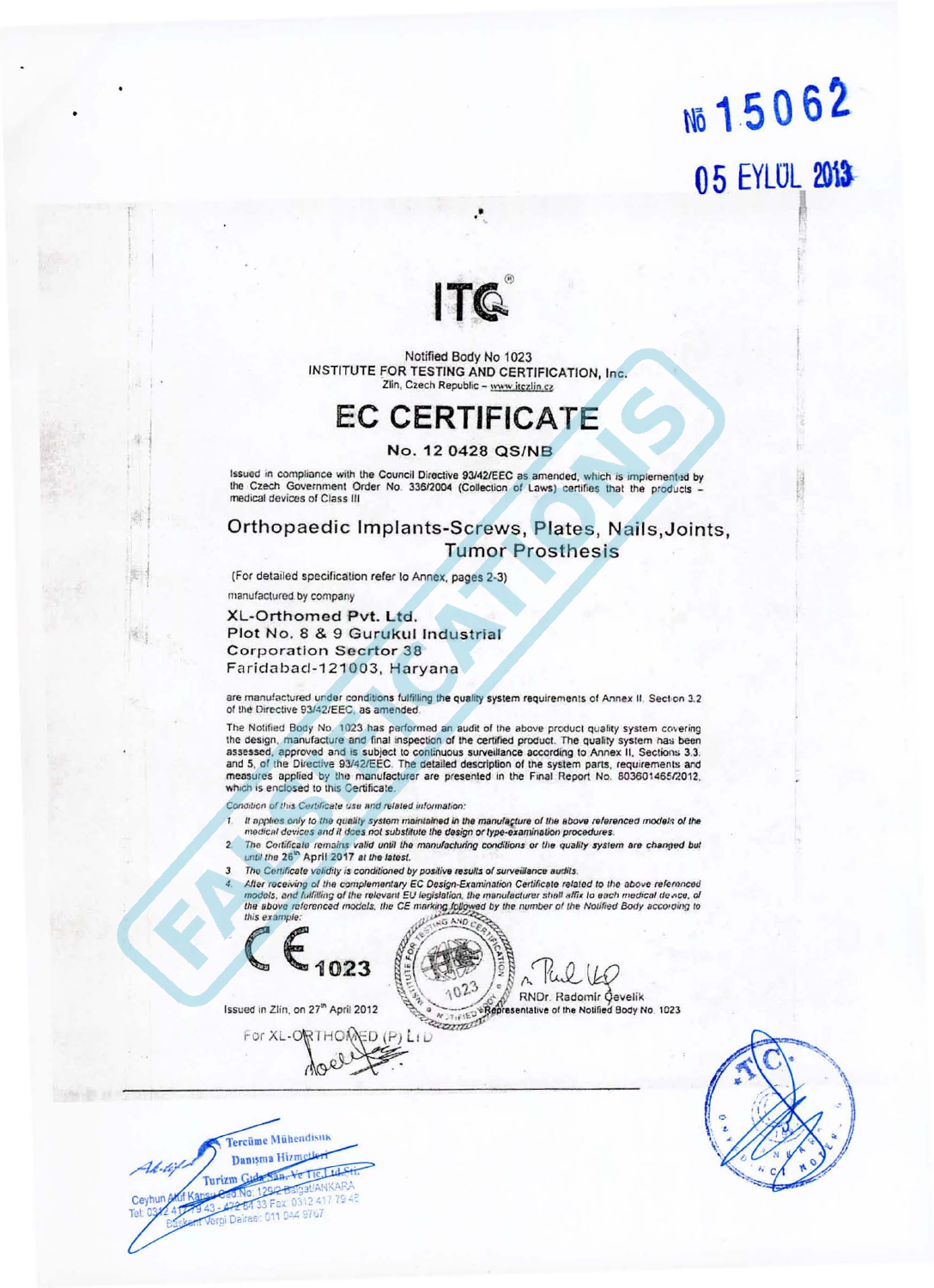### 15062 05 EYLUL 2013



### Annex to EC Certificate No. 12 0428 QS/NB

Issued for company: XL-Orthomed Pvt. Ltd. Registered site: 622D Shiv Nagar Extn. New Delhi -110058 India Work site: Plot No. 8 & 9 Gurukul Industrial Corporation Sector 38 Faridabad-121003 Haryana India

List of the medical devices covered by the EC Certificate:

| Product               | Range                                                             |
|-----------------------|-------------------------------------------------------------------|
| <b>Hip Prosthesis</b> | <b>Austin Moore Hip Prosthesis</b>                                |
|                       | <b>Thompson Hip Prosthesis</b>                                    |
|                       | <b>Bipolar Prosthesis-Fenestrated</b>                             |
|                       | <b>Bipolar Prosthesis Non-fenestrated</b>                         |
|                       | <b>Modular Bipolar prosthesis</b>                                 |
|                       | Head portion of Modular bipolar with acetabular cup and head ball |
|                       | Total Hip Replacement (THR)                                       |
|                       | Femoral Head of THR                                               |
|                       | <b>Muller Stem THR</b>                                            |
|                       | Long stem THR                                                     |
|                       | <b>Hip Centralizer THR</b>                                        |
|                       | Cement Stopper THR                                                |
|                       | THR Stem                                                          |
|                       | V Stem THR                                                        |
|                       | THR C-Cup                                                         |
|                       | C-Bipolar Cup                                                     |
|                       | Acetabular cup 10 degree angled                                   |
| Tumoral<br>Prosthesis | <b>Turnoral Hip Spacer</b>                                        |
|                       | Turnoral Hip Stam cementing and uncernenting                      |
|                       | <b>Turnoral Hip Resection Neck</b>                                |
|                       | <b>Uncementing Hip Stem</b>                                       |
|                       | Uncementing Hip Cup                                               |
|                       | Tumoral Knee Implants-Spacer                                      |

For XL-ORTHOMED (P) LTD.



ama Page 2 of 3

VQ  $\Delta$ 

RNDr. Radomir Čevelik<br>Representative of the Notified Body No. 1023

Tercüme Mühendisuk Danışma Hiza Tie **Furizm** igat/ANKARA d.No: 129/2 B 472 84 33 Fax: 0312 417 79 46 Ceyhun At Vergi Dairesi 011 044 9767 Tel: 031

税人